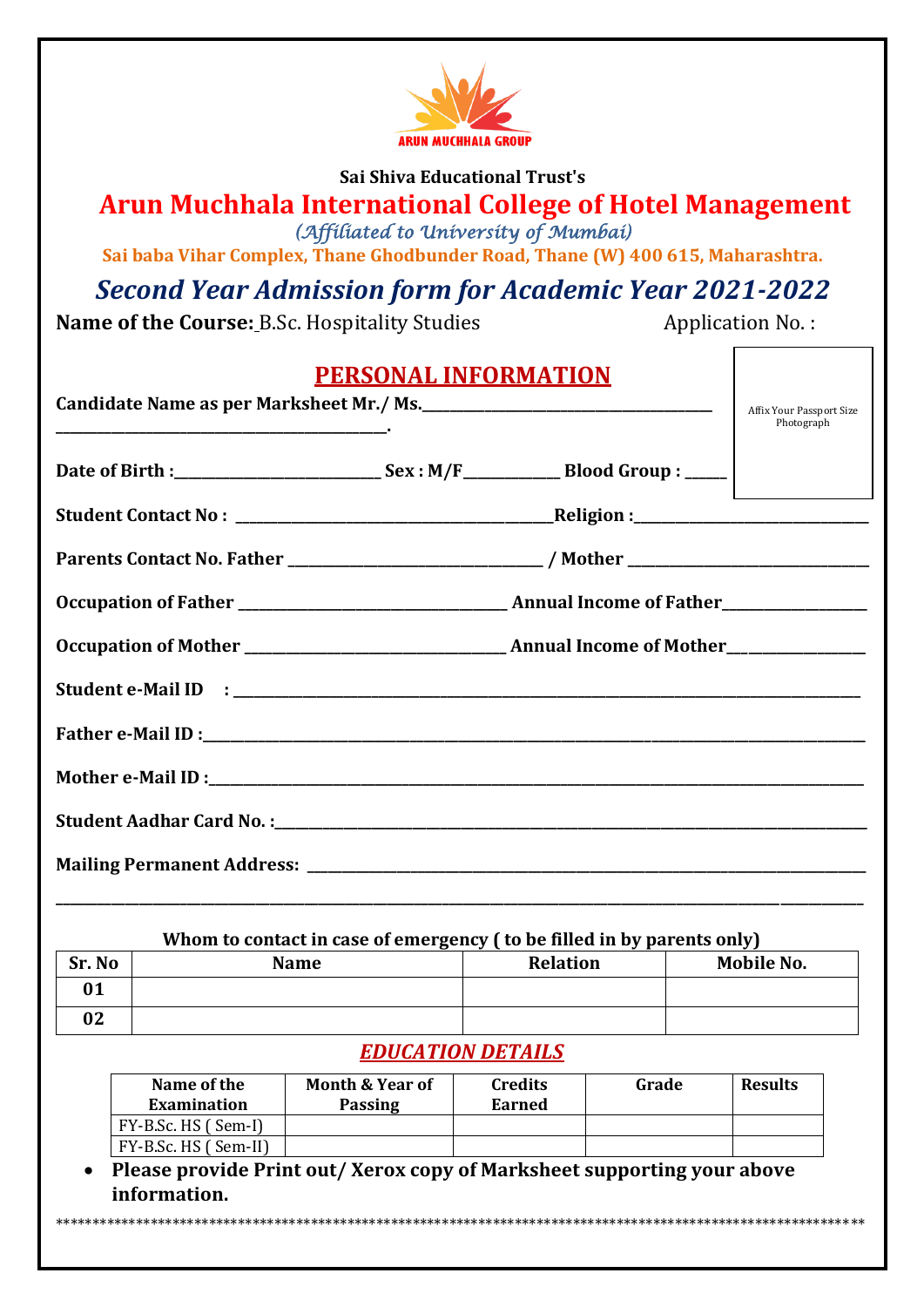# **Rules of the College**

#### General Instructions

- 1) Students are allowed entry into campus from 9.00 a.m. to 5.00 p.m. only, unless granted permission by an authorized person from the college.
- 2) Students must always wear ID card with photograph fixed and present it for inspection at all times during college hours.
- 3) Students are expected to maintain highest standards of grooming at all times and personal hygiene to look clean, neat, smart and presentable. Please refer to the rules of grooming standards.
- 4) Students are answerable to the college not only for their behavior in college but also outside.
- 5) Students are expected to take proper care of the college and help to keep it neat and tidy.
- 6) Students should inform their parents regarding any extended classes / function / social or cultural activity; they may be attending either in or outside the college as part of training which is compulsory.
- 7) Students are NOT PERMITTED TO:
- Form a union or take part in current politics
- Address a gathering or invite an outside person to do so.
- Conduct a debate, meeting, party or function in the college without prior permission from the Principal.
- Communicate any information or write about matters dealing with the college's administration to the press.
- Possess or circulate drugs, immoral books, obscene periodicals or pictures.
- Carry Walkman, videogames or personal stereos. (MP3, I pods, mobile phones etc.)
- Make noise in the corridors and labs.
- Sit on desks, table and window sills or parapet walls of staircase landing.
- Enter the faculty room or administrative office without permission.
- 8) Incoming calls to the Administrative Office will be allowed and messages forwarded **only in case of emergency.**
- 9) Visitors are not allowed to roam in the premises or in any of the lecture rooms or labs other than the canteen.
- 10) The Management is not responsible for:
- Any accident that may caused to any students during his/her work in the college. Students can go in for personal accident insurance if they find it necessary.
- Any loss, theft or damage to personal property of student or including lockers.
- 11) Food provided in the cafeteria is training food and should be consumed in that spirit.
- 12) Students must display impeccable behavior in relation with the Management, Faculty, Administrative staff, Attendants as well as with their fellow students.
- 13) Elevator can be used by students only in special circumstances as sanctioned by the Class Councilor (format can be collected from the Administration Office).

#### **RULES:**

1) **MISCONDUCT & ANTI SOCIAL BEHAVIOUR** - Smoking, drinking, using obscene or violent language, rowdy behavior, ragging, harassment of fellow students, theft, cheating, vandalism, groupism, destruction of college property threat to self or others, and any other conduct found unfit by the Institution.

#### **CONSEQUENCE**

Written warning about suspension, fine, will be given and put into Administrative file. Three such warnings means student can be expelled on the spot. Police Complaint will be filed depending on the severity of the behavior or issue.

#### 2) **USE OF A MOBILE PHONE**

Mobile Phones should be switched "OFF' And out of sight in college premises except in the canteen/ changing room only for messaging , not to talk on.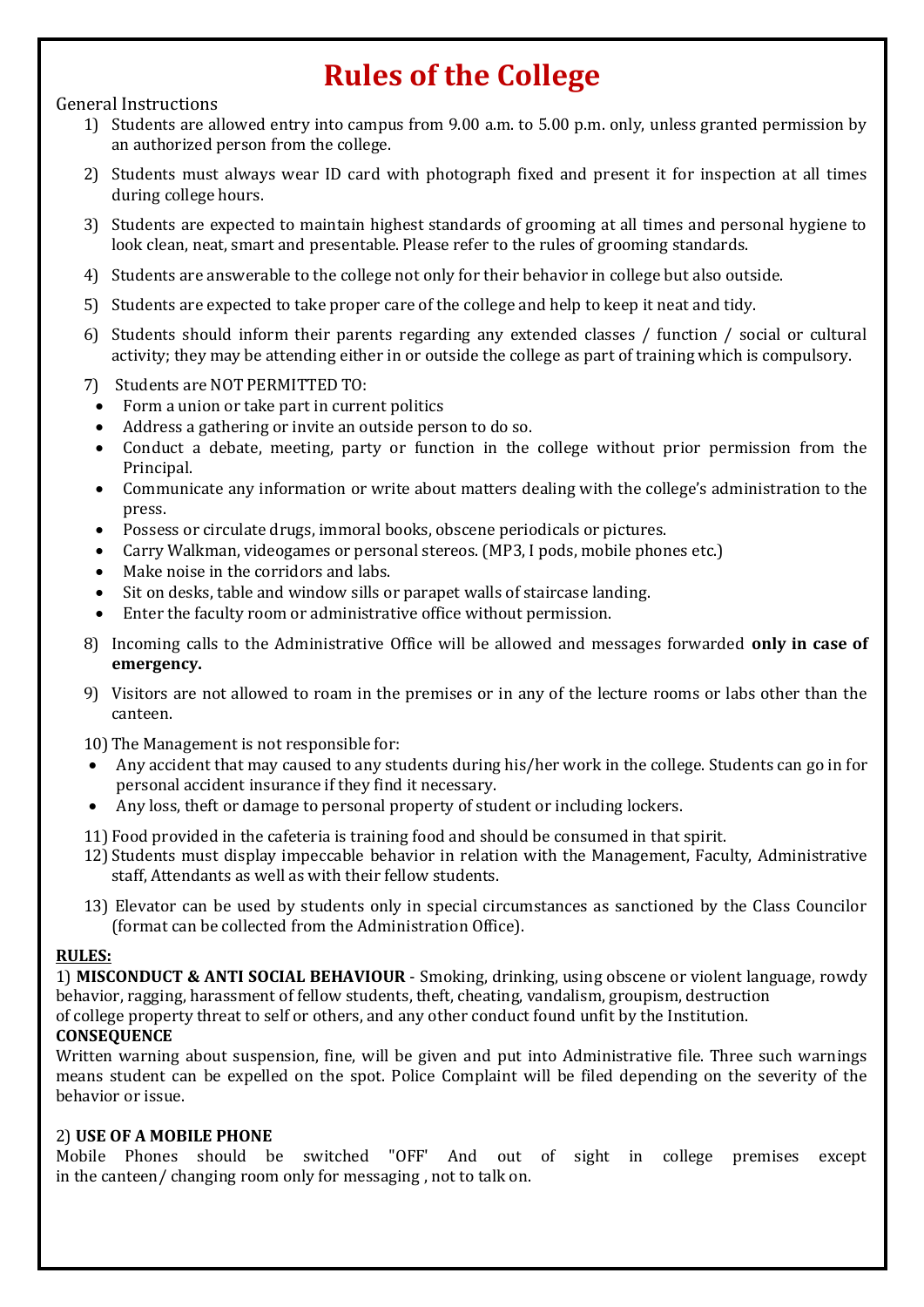#### **CONSEQUENCE**

If a student is found using/talking/messaging on the mobile phone it will immediately be Confiscated and a fine Rs.500/- will be levied, for the return of such phone.

NOTE: Any change in Residence/Mobile Nos. need to be notified to the Administration Office in writing and acknowledgement to be obtained.

#### 3) **INDISCIPLINE IN CLASS**

1) Indiscipline in the class room will not be tolerated. Total focus and respect will be required by each student for the duration of the class/lab.

Students are expected to be 15 minutes before time for any class or function organized in the college.

2) Students should return to class as soon as the break time is over.

3) During class hours, students should not loiter or be found in the corridors, library, computer room, common room, canteen or anywhere else in the campus.

4) Students coming late to class would be allowed to enter only if the instructor permits him/ her.

5) Any clarification during the lecture should be directed to the lecturer & not to friends.

6) No student may leave the class without prior permission of the instructor.

7) Students should never make any personal derogatory remarks to anyone.

8) Writing of graffiti on benches, desks, walls & black boards will be dealt with severely.

9) Playing & shouting in the class is prohibited in the absence of any instructor.

10) Students should not attend or enter any class other than their own without permission of the instructor. **CONSEQUENCE**

Dismissal from class and Parents will be informed about the same and depending on the issue action will be taken in consultation and discussion with parent. Written document of

the same action will be maintained in administrative file of college.

#### 4) **CLOSED GATE POLICY**

Students are not allowed to leave the college premises once they enter until the last class is over.

NOTE : For genuine reasons / emergency permission from the Class teacher or proper authority is required

#### 5) **ATTENDENCE**

100 percent attendance is required. Legitimate reasons may keep a student away from a minimum of 75 percent attendance required.(includes non attendance for sickness, urgent work and any other emergencies).

#### 6) **SANCTION OF LEAVE:**

Any leave required must be requested by the parent/guardian

- a) Leave required for programmes planned well in advance need to be pre-sanctioned by your counselor. (e.g. weddings, pooja, doctor's appointment)
- b) Leave for genuine reasons can be post- Sanctioned provided the necessary documents are submitted e.g. Medical Certificate, within three working days of resuming college/classes.
- c) Official leave e.g. interviews, competitions etc. will be sanctioned by Faculty-in-charge but student should make sure proper records are maintained.

#### 7) **WEARING VALUABLE ORNAMENTS:**

Valuable ornaments like gold chains, bracelets, rings etc. are not allowed.

#### **CONSEQUENCE**

Confiscated & returnable on payment of Rs. 1000/-

GROOMING STANDARDS for BOYS and Girls (As Applicable)

BATH - daily.

- TEETH- brushed daily. Teeth must be clean and stain free with no foul breath. Use a mouthwash or mint.
- NO CHEWING GUM or PAAN or PAAN MASALA or TOBACCO.
- SHAVE-Clean shaven-everyday. No shadows allowed.
- HAIR-clean, short, clear off the ears, linch off the rim of the collar, sidelocks-1/2inch only.
- (No spiked, no gelled, no coloured hair, no mousse or excessively oiled hair)
	- Moustache- Properly Trimmed, or shaped
	- NAILS short, clean and stain-free, No nail polish allowed
	- UNIFORMS -clean well-ironed-everyday. TROUSERS-formal, worn at the waist not drooping, worn with a black belt, clean hem not frayed.
	- NO jeans allowed at any time. Except as part of uniform for Housekeeping Practical's.